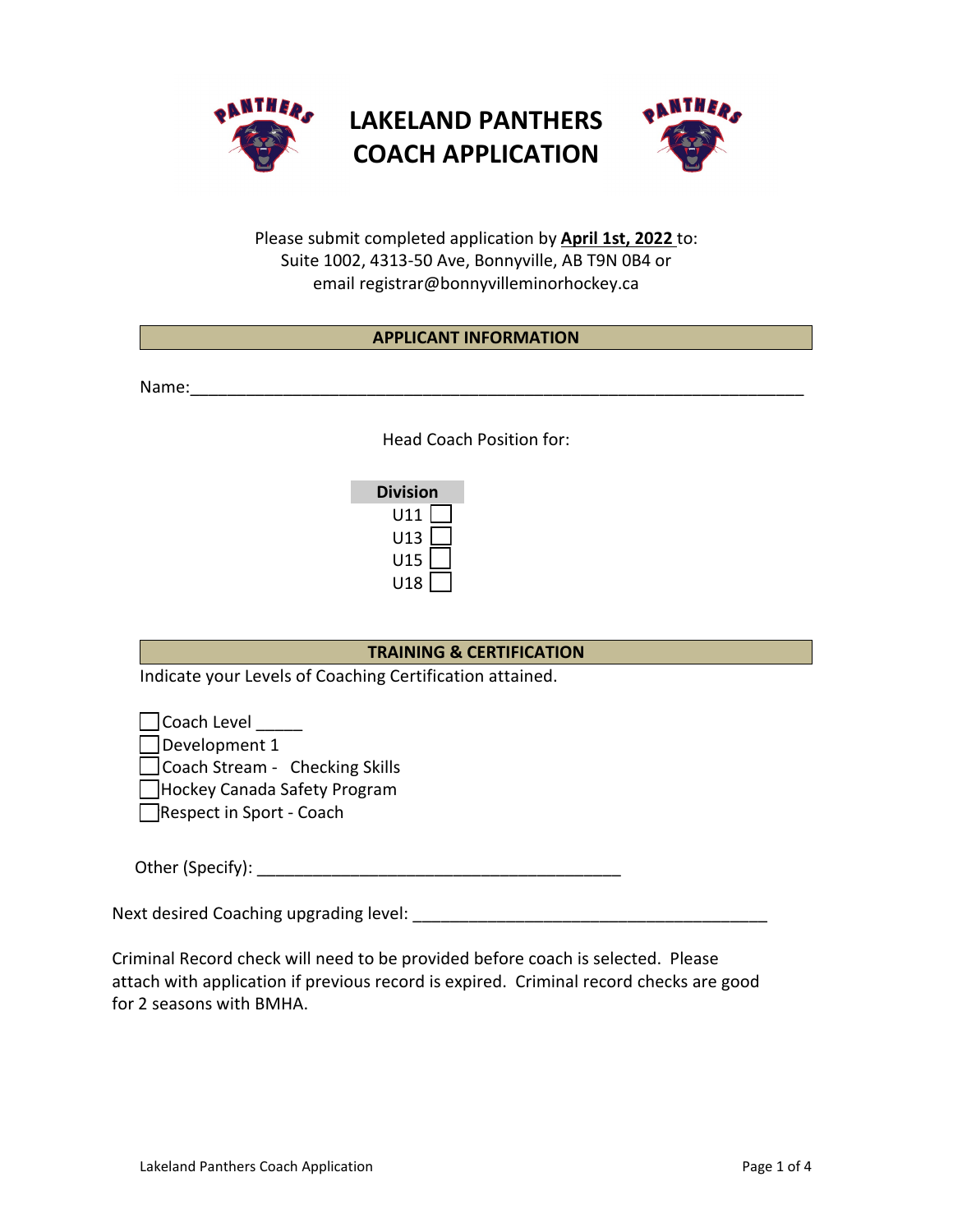### **EXPERIENCE**

Please indicate your previous coaching experience:

| Year     | <b>DIVISION</b> | <b>POSITION</b> |
|----------|-----------------|-----------------|
|          |                 |                 |
| <u>.</u> |                 |                 |
| . ب      |                 |                 |
| 4.       |                 |                 |
|          |                 |                 |

## **QUESTIONAIRE**

1. What is your coaching "philosophy"?

2. Do you have any obligation that may restrict the amount of time you can allot to coaching? If yes please explain. (Answering Yes to this question does not disqualify applicants)

3. What will be some of your team goals and objectives?

4. would you handle a parent concern/complaint on your team?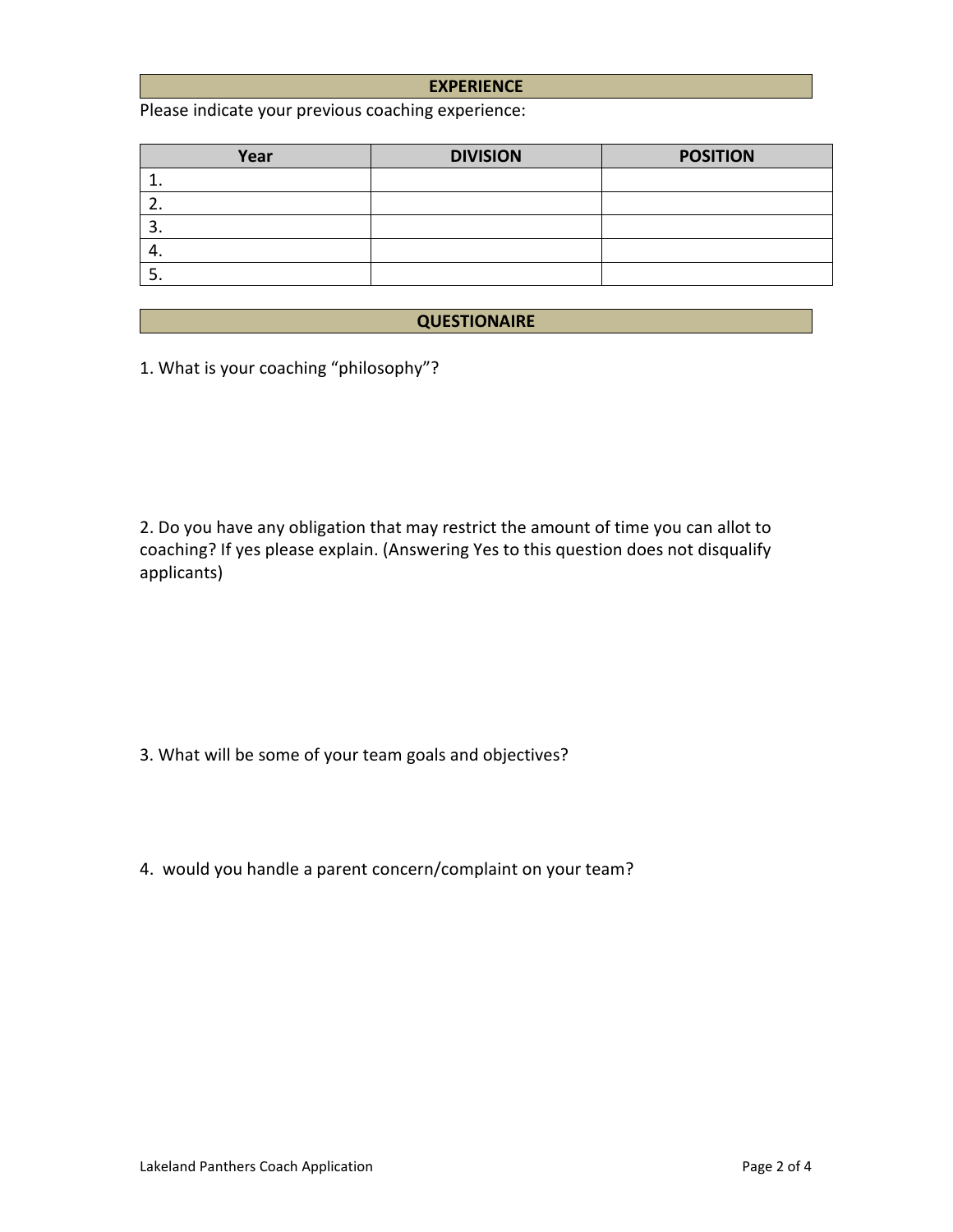### **REFERENCES**

| Name | <b>Phone Number</b> |
|------|---------------------|
|      |                     |
|      |                     |
|      |                     |
|      |                     |
| J.   |                     |
|      |                     |

### **DECLARATION**

I agree to follow the Bylaws, Regulations and Policy as set out by Bonnyville Minor Hockey Association, Hockey Alberta and Hockey Canada.

I hereby authorize Bonnyville Minor Hockey Association to conduct any investigation deemed necessary to verify my credentials, qualifications and character in order to meet their coaching requirements.

I agree the information on this application can be shared with the BMHA Board.

Signature: The contract of the contract of the contract of the Date:  $\Box$  Date:  $\Box$ 

Final decision for approval of coaching applications rests with BMHA Board. Division Directors will notify successful applicants.